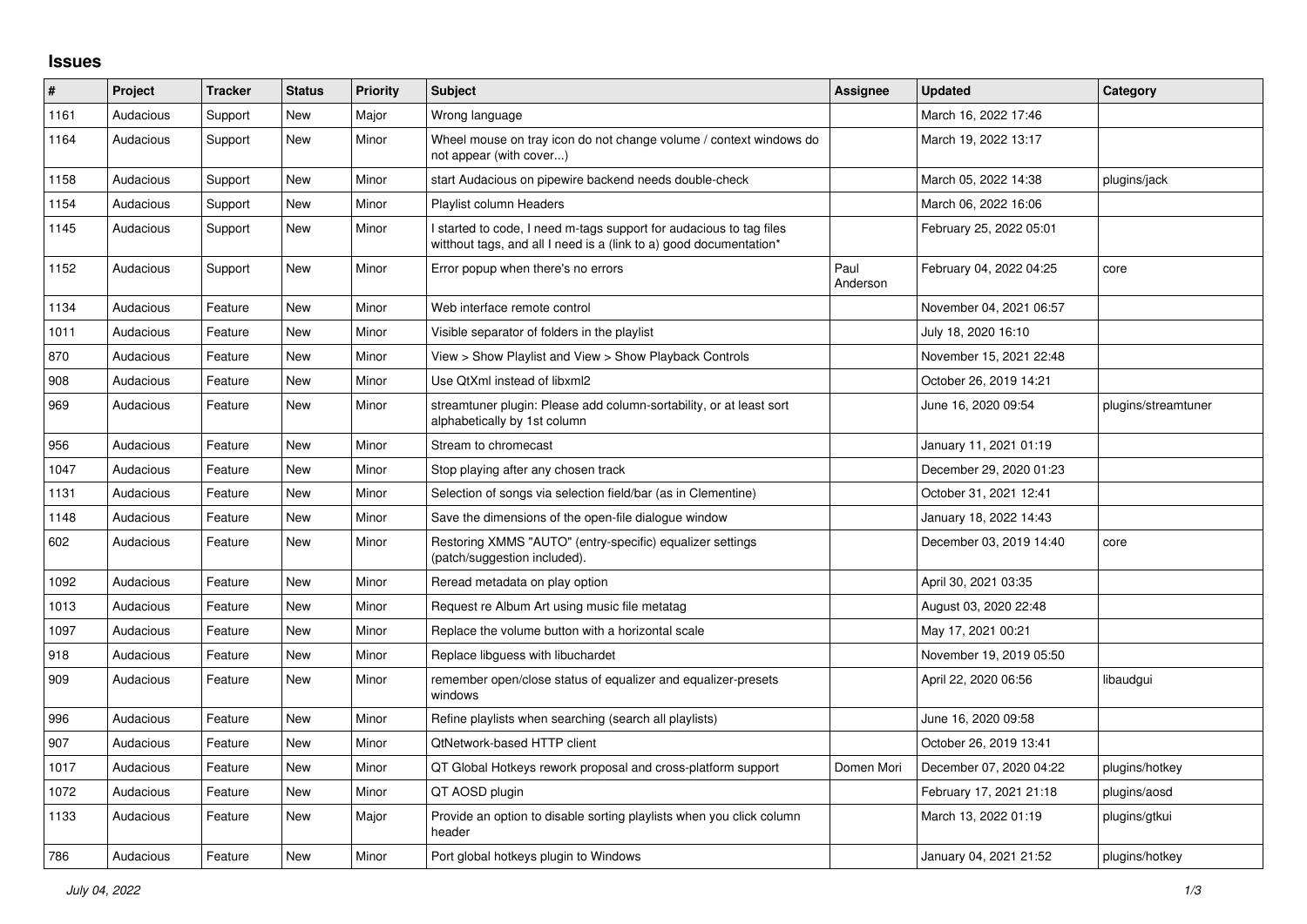| $\vert$ # | Project   | <b>Tracker</b> | <b>Status</b> | <b>Priority</b> | <b>Subject</b>                                                                  | <b>Assignee</b> | <b>Updated</b>           | Category           |
|-----------|-----------|----------------|---------------|-----------------|---------------------------------------------------------------------------------|-----------------|--------------------------|--------------------|
| 1088      | Audacious | Feature        | New           | Minor           | plugin: status icon: ADD option to select tray mouse Middle Click action        |                 | April 11, 2021 12:05     | plugins/statusicon |
| 429       | Audacious | Feature        | <b>New</b>    | Minor           | Please enable scrobbling to libre.fm in Scrobbler 2.0                           |                 | September 02, 2019 10:35 | plugins/scrobbler2 |
| 877       | Audacious | Feature        | New           | Minor           | Please add save option to cue playlists (patch included)                        |                 | March 07, 2019 04:18     | plugins/cue        |
| 1101      | Audacious | Feature        | New           | Major           | Please add media shortcut keys for Windows 10                                   |                 | December 03, 2021 16:31  | win32              |
| 913       | Audacious | Feature        | <b>New</b>    | Minor           | Play / create new playlist from selection                                       |                 | December 02, 2019 20:13  | plugins/qtui       |
| 1170      | Audacious | Feature        | New           | Minor           | Playback mode button                                                            |                 | April 22, 2022 16:01     |                    |
| 1048      | Audacious | Feature        | New           | Minor           | PipeWire support                                                                |                 | May 04, 2022 19:36       |                    |
| 1099      | Audacious | Feature        | New           | Minor           | Per-track ReplayGain shouldn't be enabled by default                            |                 | May 09, 2021 13:41       |                    |
| 924       | Audacious | Feature        | New           | Minor           | Option to replace playlist contents by drag and drop                            |                 | December 02, 2019 20:15  |                    |
| 51        | Audacious | Feature        | New           | Minor           | Option to inhibit suspend                                                       |                 | February 13, 2021 09:23  |                    |
| 1153      | Audacious | Feature        | New           | Minor           | Optional sort column for File Created/Modified date and time                    |                 | February 04, 2022 16:00  | libaudgui          |
| 873       | Audacious | Feature        | New           | Minor           | Optionally make "previous track" restart current track                          |                 | June 08, 2021 22:55      |                    |
| 1160      | Audacious | Feature        | New           | Minor           | Ogg Opus support for streams                                                    |                 | March 11, 2022 18:09     |                    |
| 1142      | Audacious | Feature        | New           | Minor           | MusicBrainz support for CD plugin                                               |                 | November 20, 2021 21:46  | plugins/cdaudio    |
| 1057      | Audacious | Feature        | <b>New</b>    | Minor           | Matroska (mka) chapter support                                                  |                 | August 27, 2021 22:54    |                    |
| 1093      | Audacious | Feature        | New           | Minor           | Make the Song Dialog (Qt) window wider by default                               |                 | May 17, 2021 15:36       |                    |
| 968       | Audacious | Feature        | New           | Minor           | Loop PSF files at normal loop points during repeat mode                         |                 | April 16, 2020 03:25     | plugins/psf        |
| 1151      | Audacious | Feature        | New           | Minor           | Load balance XSPF tracks with multiple location URIs                            |                 | January 28, 2022 19:10   |                    |
| 1071      | Audacious | Feature        | New           | Minor           | Linkage could be improved for packagers.                                        |                 | March 31, 2021 00:32     |                    |
| 1108      | Audacious | Feature        | New           | Minor           | HTTPS support for Windows builds                                                |                 | December 27, 2021 04:45  | plugins/neon       |
| 1098      | Audacious | Feature        | New           | Minor           | Hide empty Services playlist sub-menu                                           |                 | May 10, 2021 09:25       | libaudgui          |
| 500       | Audacious | Feature        | New           | Minor           | fullscreen album art                                                            |                 | April 08, 2020 19:17     |                    |
| 1130      | Audacious | Feature        | New           | Minor           | folders for tabs in the playlist head (an enhancement suggestion, not a<br>bug) |                 | October 24, 2021 19:04   |                    |
| 1082      | Audacious | Feature        | New           | Minor           | File writer option to pad track numbers with leading zeros                      |                 | March 31, 2021 00:15     | plugins/filewriter |
| 1116      | Audacious | Feature        | New           | Minor           | feature request: miniview mode with QT or GTK interace                          |                 | February 08, 2022 06:53  |                    |
| 875       | Audacious | Feature        | New           | Major           | Extended M3U support                                                            |                 | March 20, 2019 19:11     | plugins/m3u        |
| 1067      | Audacious | Feature        | <b>New</b>    | Minor           | Equalizer adjustments are coarse.                                               |                 | February 11, 2021 10:09  |                    |
| 955       | Audacious | Feature        | New           | Minor           | Enqueue option                                                                  |                 | April 09, 2020 03:54     |                    |
| 864       | Audacious | Feature        | New           | Minor           | Drag/drop songs into playlists displayed in the Playlist Manager                |                 | October 29, 2019 02:14   |                    |
| 603       | Audacious | Feature        | New           | Major           | Disc number tags                                                                |                 | December 02, 2019 20:51  | core               |
| 1095      | Audacious | Feature        | New           | Minor           | Ctrl + $Z$ / R to undo / redo changes to playlist                               |                 | May 07, 2021 18:42       |                    |
| 889       | Audacious | Feature        | New           | Minor           | Crossfade settings: is it possible to increase the upper limit?                 |                 | May 18, 2019 20:49       |                    |